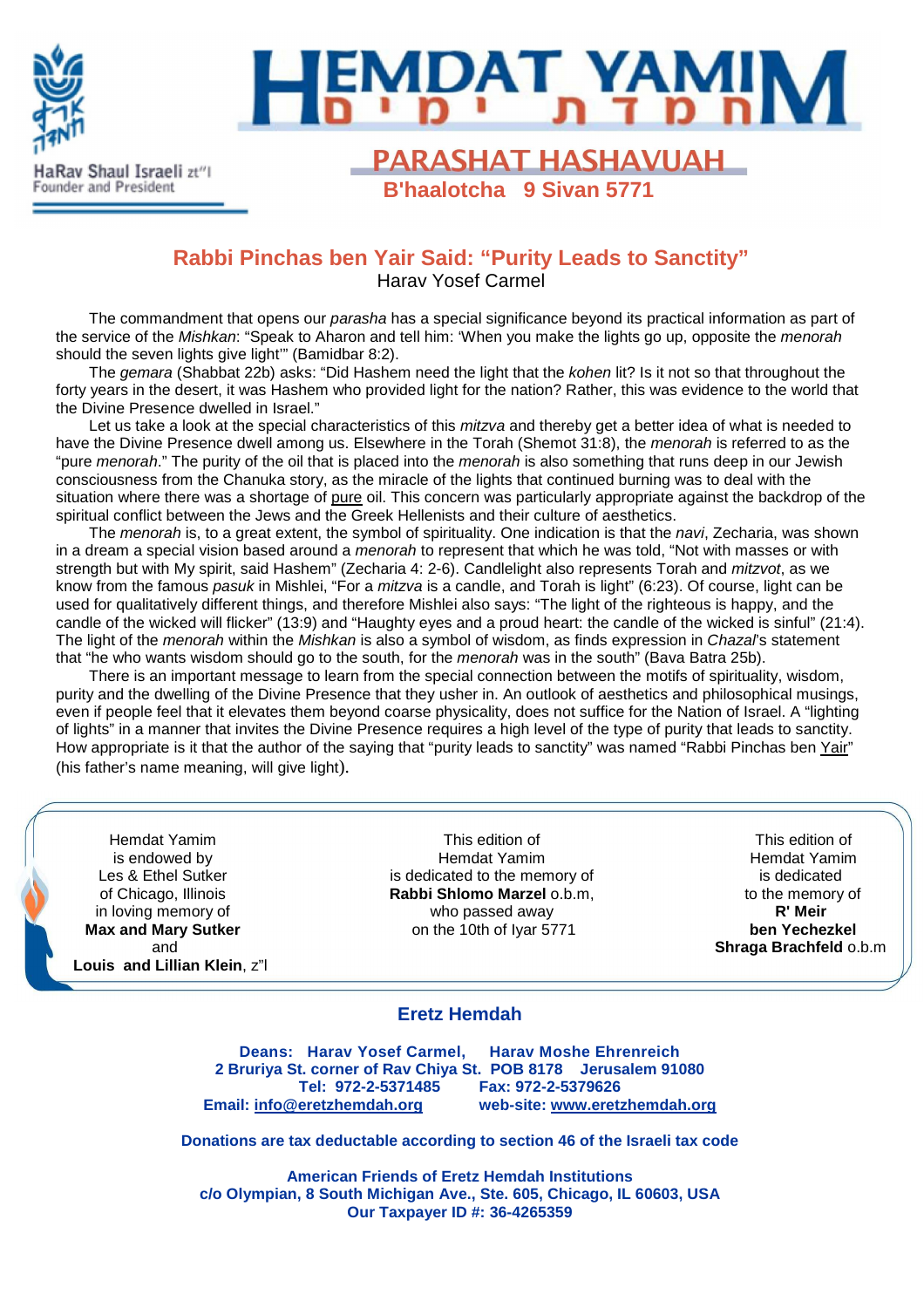

by Rav Daniel Mann



**Answer:** The answer depends on the nature of both the friend and the food.

If your friend keeps kosher, try to determine whether she is making a mistake (and tell her nicely) or whether some legitimately believe the food does not need a hechsher.

**B'haalotcha** 

www.eretzhemdah.org info@eretzhemdah.org

If she is a Jew who does not keep kosher, the situation is as follows. There is a Torah prohibition of *lifnei iver lo* titen michshol against providing someone the opportunity to sin (e.g., buying them non-kosher food). However, when the sinner has the opportunity to do the forbidden act himself or by asking another (non-Jewish, according to some) person, most agree that the one assisting does not violate lifnei iver (see Rama, Yoreh Deah 151:1 with commentaries). Even so authorities say there is a rabbinic prohibition to aid in the violation. This issue may be overcome by some combination of mitigating factors, but we will focus on only one.

What type of food is involved? Let us assume the food's actual kashrut is questionable. Regarding lifnei iver, if it is unclear whether the recipient will use the object improperly, one may give it to him based on the optimistic possibility (Avoda Zara 15b). It is disputed if this is true when he will certainty do something that might be forbidden (see Shut Pnei Yehoshua, YD 3 and Beit Shmuel 5:18). Even if this special leniency of lifnei iver does not apply, it is reasonable to be lenient because of a regular doubt when there is no Torah-level prohibition (as above). If the food is clearly forbidden, you should, under normal circumstances, refuse to buy it.

Even if the friend is not Jewish, the question is, if it is a Torah-forbidden food, whether the prohibition of commerce applies (see Shulchan Aruch, YD 117). There is significant discussion whether commerce is prohibited as a limited issur hana'ah (prohibition to benefit) or it is to avoid a situation where one is liable to eat what he is dealing with. Most of the discussion deals with cases where it is a Jew's business (thus, he benefits) but the food is handled only by non-Jews (thus, the Jew is unlikely to eat it). Most *poskim* disallow this without other grounds for leniency (see Shut Chatam Sofer, YD 108; Pitchei Teshuva, YD 117:6).

The Chatam Sofer does say that the concern he may eat is enough to forbid one to be employed to work with a non-Jew's "treif" food. We could then argue that it is forbidden for you to handle the food you are buying on behalf of a non-Jew. However, this is incorrect. First and foremost, contact was not forbidden but commerce, and commerce must include elements of financial benefit. Although some forbid buying non-kosher food as a present to a non-Jew, this is only based on an assumption that he is doing so due to a financial interest (see Shach 117:3). However, in a case like this, where you are but a simple agent, handling without intention to gain is permitted (see Taz, YD 117:2).

One can also argue for leniency based on the halacha that one may sell non-kosher food normally if he did not obtain it purposely (the classic example (Shvi'it 7:4) is of a fisherman of kosher fish into whose net some non-kosher fish entered). We might look at you as one whose friend's request placed her in a one-time basis situation where the natural thing is to obtain and transfer the food and call that chancing upon the food.

Because of complicated issues of agency for a non-Jew and the impact of ownership on this question, it is proper to have in mind not to take ownership or responsibility for the non-kosher food that he buys for a non-Jew.

Regarding the problem of marit ayin (it looks bad to buy non-kosher food), the case does not fall into an acrossthe board prohibition. However, in all of the permutations we have discussed, you should avoid a situation in which your purchase will be noticeable and suspicious to fellow Jews. The details are hard to dictate from a distance.

### **"Living the Halachic Process***"*

We proudly announce the publication of our second book in English.  **"Living the Halachic Process volume II"** a selection of answers to questions from our Ask the Rabbi project. A companion CD containing source sheets for the questions is also available. In honor of the book's debut, we offer it at the special rate of \$25 **Special offer:** buy both volumes for the price of \$40.

> **Contact us at info@eretzhemdah.org** Have a question?..... e-mail us at **info@eretzhemdah.org**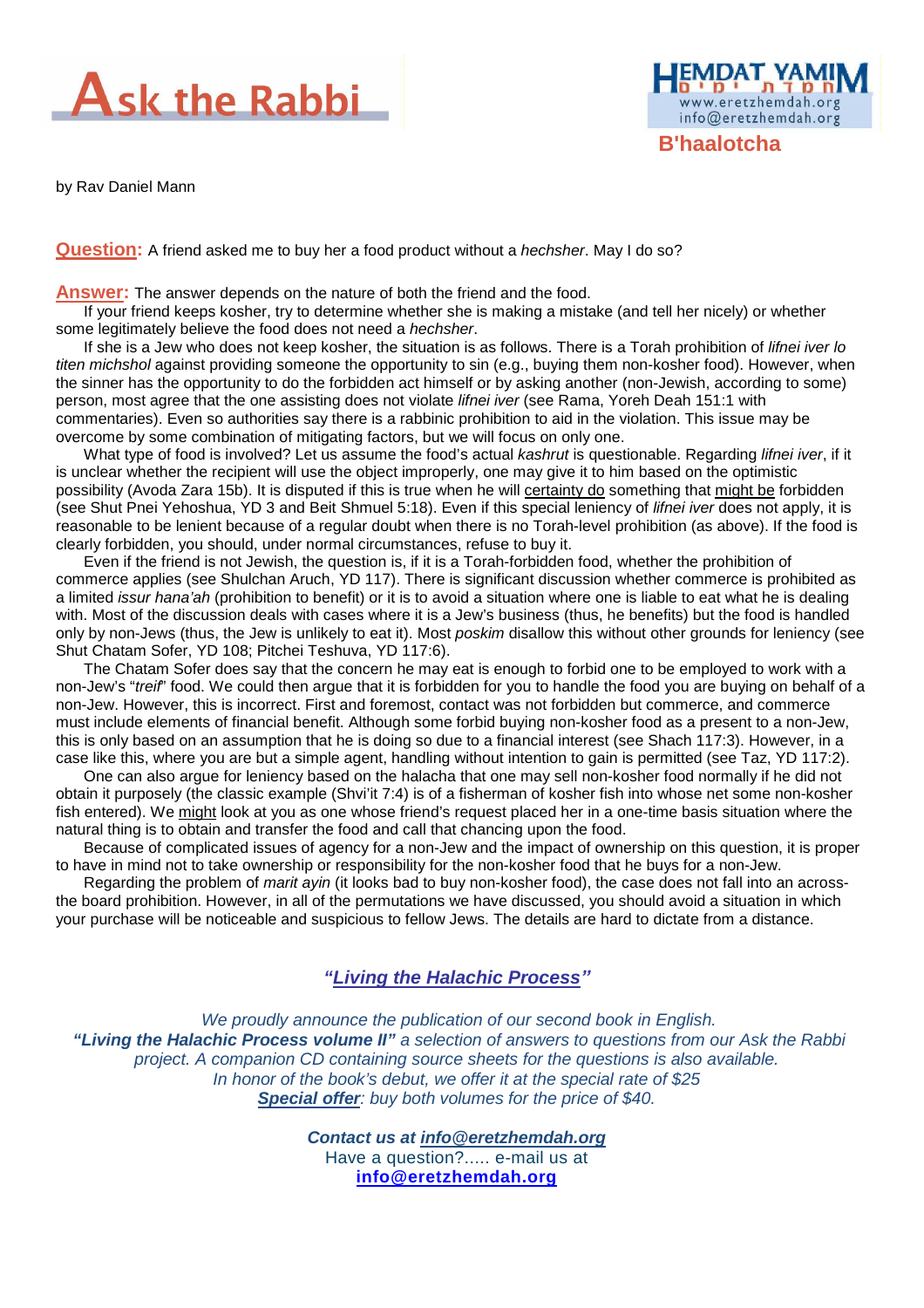



**B'haalotcha** 

# **How to Prepare Potentially Damaging Foods and Ideas**

(condensed from Ein Ayah, Berachot 6:71)

**Gemara:** Woe unto the house that turnips pass through it. Is that so? Didn't Rava say to his assistant: "If you see turnips in the market, do not ask what we will eat together with bread" [in other words, "Certainly buy the turnips"]? Abayei said: [the problem is] without meat. Rava said: [the problem is] without wine… Shmuel said: [the problem is] without wood.

**Ein Ayah:** The gemara speaks in terms of the turnip passing through the house because it is not digested and does not give strength to the body, and, therefore, it is damaging when it passes through. On a parallel level, we would say that things that have negative impacts are more easily absorbed, as there is damage even without digestion, whereas positive impacts occur only after there is digestion. The Rabbis taught us that benefit can be extracted from these things when the body is prepared to receive the benefit through meat, wine, or wood.

A parallel concept exists regarding spiritual matters, where the nourishment in question is not of food but of ideas. There are certain ideas that will not lead a person on a good path unless they are made "digestible" in a proper way. This is done when one makes them able to be understood deeply by attaching them to deep ethical ideas that can give the person the insight to use them for his spiritual benefit. However, if they will just "pass through" his intellect and he will not "digest them" in the proper manner, then the ideas will just cause him pain and damage in the realm of proper behavior.

Therefore, a person should realize, when filling himself or others with potentially dangerous ideas, that if they are not prepared in a manner that they can be digested, they will not produce results of life and goodness for the soul. The three preparations that the *gemara* mentions are beef, wine, and wood. The beef stands for the main body of Torah; the wine represents the additional supplementary knowledge that can be added onto it; the wood represents the handles with which people grasp the laws of Hashem and the "teachings of fire" (based on Devarim 33:2). If one does things properly it will be possible to extract the pleasant fruit and the power to nourish that is found in every element of wisdom, even those that are very far from Him. This is because, "His Kingdom rules over everything" (Tehillim 103:19). We have other statements that illustrate Hashem's pervasiveness throughout the world: "If I will go up to the heavens, You are there. If I will go down to the depths of the world, behold it is You. I will place upon me wings and will dwell at the end of the seas; there too Your hand will guide me, and Your right hand will grasp me" (Tehillim 139:8-10).

#### **With this we have completed our treatment of the sixth perek of Berachot.**

#### **Responsa B'mareh Habazak, Volumes I, II, III, IV, V and now VII:**

Answers to questions from Diaspora rabbis. The questions give expression to the unique situation that Jewish communities around the world are presently undergoing. The answers deal with a developing modern world in the way of "deracheha, darchei noam". The books deal with the four sections of the Shulchan Aruch, while aiming to also take into consideration the "fifth section"

which makes the Torah a "Torah of life." **Special Price:** 15\$ for one book or

7 volumes of Responsa Bemareh Habazak for \$90 (does not including shipping).